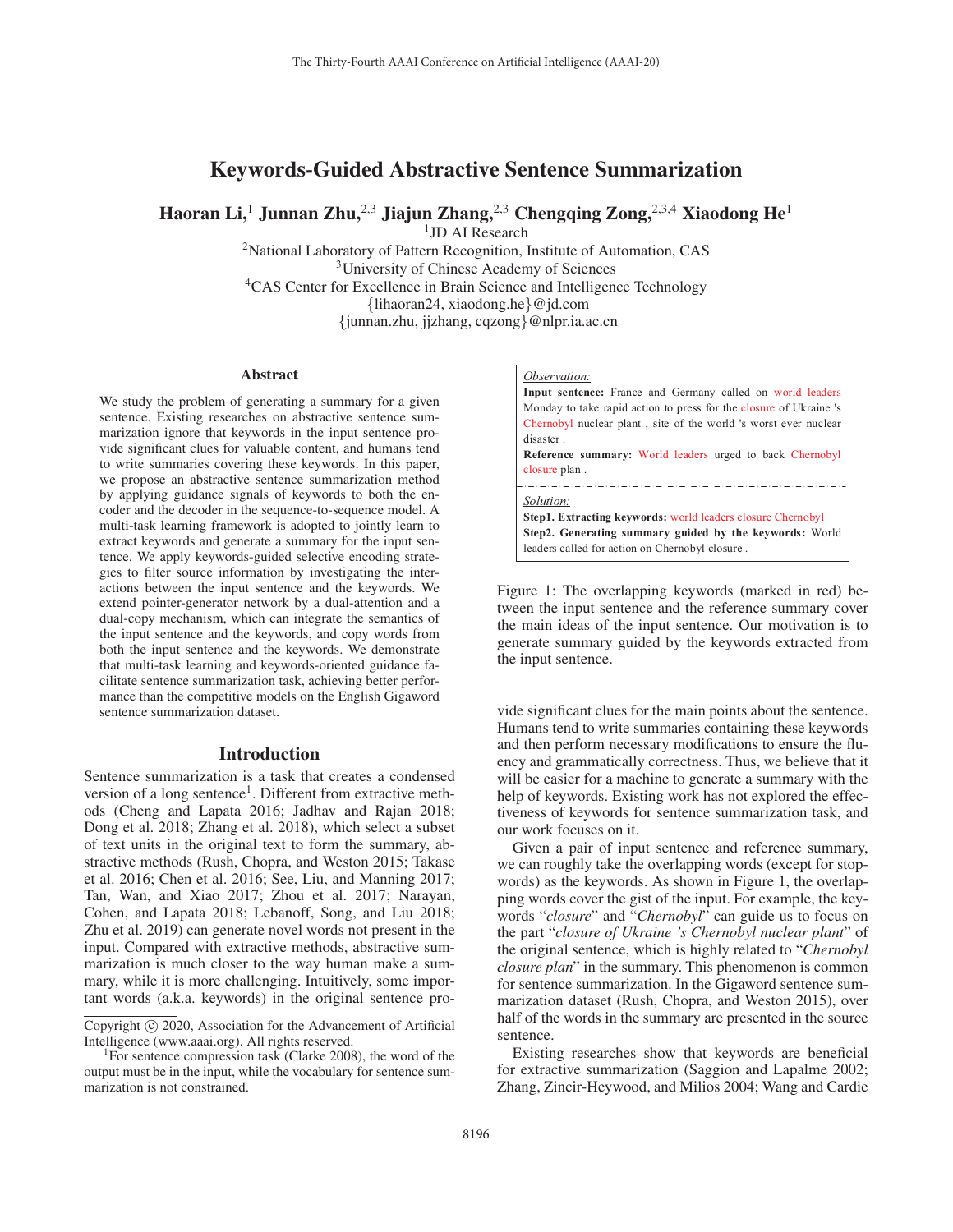2013). They point out that keywords compose the main body of the sentence, which are regarded as the indicators for important sentence selection. On the other hand, keywords are proved useful for decoding process in abstractive document-level summarization task (Li et al. 2018a; Gehrmann, Deng, and Rush 2018). We argue that keywords can point out valuable content in the input sentence, which can guide the summarizer to capture the gist of the input in the process of both encoding and decoding.

A prerequisite for our model is the keywords of the input sentence. For training, we can directly use the overlapping words between the input sentence and the reference summary as the ground-truth keywords, while the groundtruth keywords are not available for testing. Consequently, a keyword extractor is required. Sentence summarization and keyword extraction both aim to mine the primary ideas of the input text but with different forms of output. Sentence summarization aims to express the main meanings of the input with a complete sentence, while keyword extraction is to select the important words from the input. Thus, these two tasks both require the capacity of the encoder to recognize the crucial text fragments in the source sentence. Based on this, we adopt a multi-task learning framework to model sentence summarization and keyword extraction jointly, which is expected to be beneficial for both tasks. Then we explore the effectiveness of the keywords for sentence summarization task through following three strategies. We first apply keywords-guided selective encoding strategies to filter source information, and then we dynamically integrate the semantics of the input sentence and the keywords to build context representation via dual-attention. Furthermore, we extend the copy mechanism to a dual-copy mode that can copy words from both the input sentence and the keywords. The framework of our model is shown in Figure 2.

Our main contributions are as follows:

- We propose an abstractive sentence summarization method guided by the keywords in the original sentence.
- Our encoder builds an optimized latent representation by keywords-guided selective encoding.
- Our decoder dynamically combines the information of the original sentence and the keywords via dual-attention, and we propose a dual-copy mechanism which facilitates copying words from both the input sentence and the keywords.
- We achieve significantly better performance than the competitive methods on the English Gigaword dataset.

### Related Work

### Abstractive Text Summarization

Seq2seq model is the dominating framework for abstractive text summarization. Rush, Chopra, and Weston (2015) are the first to apply the seq2seq model to abstractive sentence summarization. They propose an attentive CNN encoder and a neural network language model (Bengio et al. 2003) decoder. Chopra, Auli, and Rush (2016) and Nallapati et al. (2016) further extend the RNN-based summarization model. Gu et al. (2016), Zeng et al. (2016) and



Figure 2: The framework of our model with co-selective encoding. During training, a BiLSTM reads the original sentence  $(x_1, x_2, \dots, x_n)$  and the ground-truth keywords  $(k_1, k_2, \dots, k_m)$  into the first-level hidden states  $h_i^r$  and  $h^k$ . A jointly trained keyword extractor takes  $h^r$  as the in $n_i$ . A jointly trained keyword extractor takes  $n_i$  as the in-<br>put to predict whether the input word is a keyword or not.  $i_t^k$ . A jointly trained keyword extractor takes  $h_i^r$  as the in-<br>int to predict whether the input word is a keyword or not Co-selective encoding layer builds the second-level hidden states  $h_i^r$  and  $h_i^k$ . Then the summary is generated via dual-<br>attention and dual-copy for both the original sentence and attention and dual-copy for both the original sentence and the keyword sequence. During testing, the ground-truth keywords are replaced by the keywords predicted by our trained keyword extractor.

Gulcehre et al. (2016) introduce a copy mechanism into seq2seq learning. See, Liu, and Manning (2017) incorporate the pointer-generator model with the coverage mechanism. Zhou et al. (2017) employ a selective encoding mechanism to filter secondary information. Tan, Wan, and Xiao (2017) propose a graph-based attention to tackle document-level summarization. Cao et al. (2018) and Li et al. (2018b) solve the problem of fake facts in a summary.

#### Keywords-Guided Summarization

Keywords have been proved beneficial for extractive text summarization systems. Zhang, Zincir-Heywood, and Milios (2004) extract the most significant sentences based on the density of keywords. Wang and Cardie (2013) train a classifier to identify summary-worthy phrases and then apply a heuristic strategy to rank the sentences for the abstract. Wan, Yang, and Xiao (2007) attempt to use a reinforcement approach to extract keywords and summarize simultaneously, supposing that important sentences usually contain keywords and keywords are also usually seen in important sentences. Recently, keywords have been used in abstrac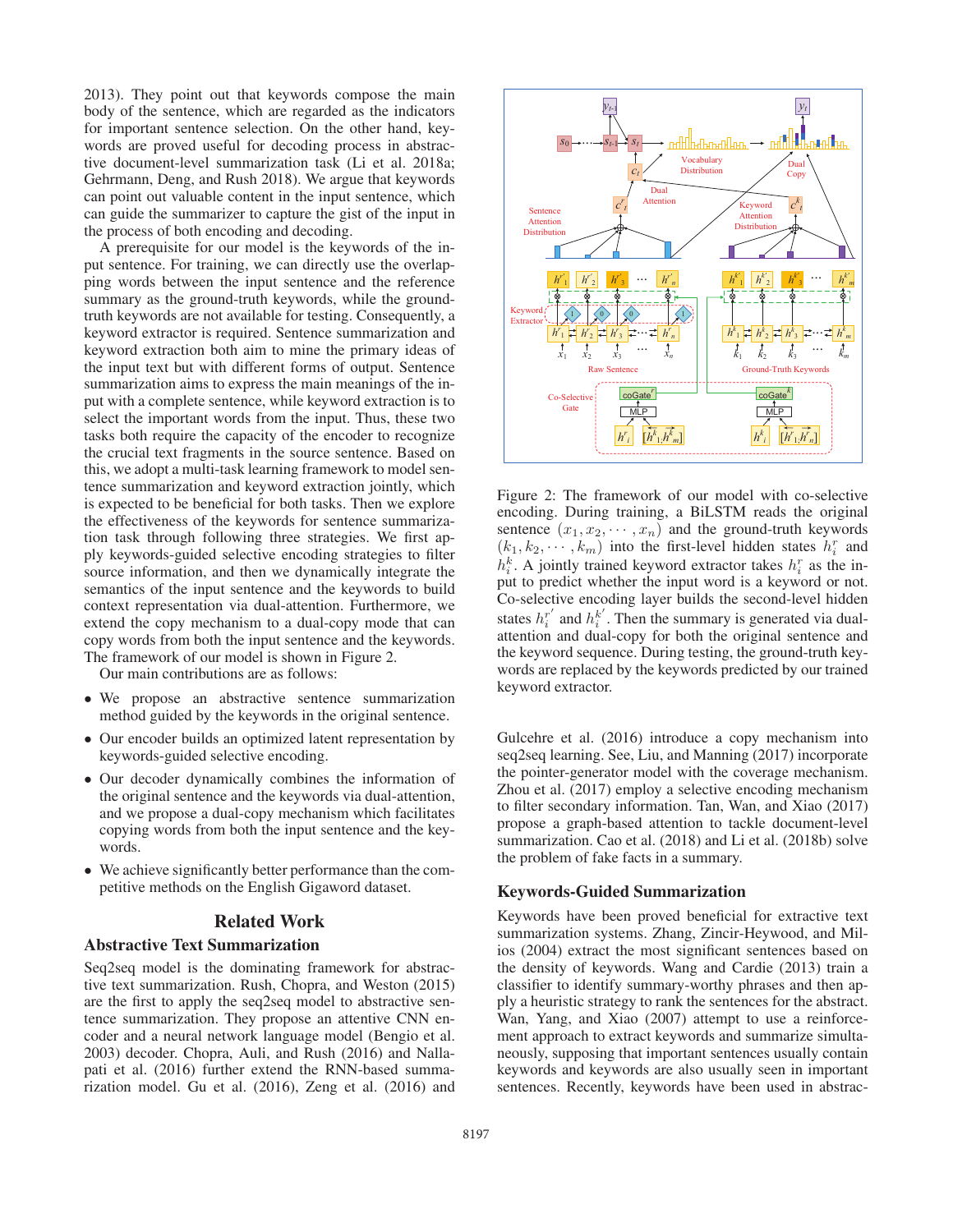tive document-level summarization task. Li et al. (2018a) use the keywords to calculate attention distribution and copy probability. Gehrmann, Deng, and Rush (2018) propose a content selector to restrict the summarization model to copy phrases from the source document. Above-mentioned work focuses on enhancing the decoder. We believe that keywords can eliminate the redundant information in the source, and thus, we propose keywords-guided selective mechanisms to improve the source encoding representations. Besides, our decoder can dynamically combine the information of the input sentence and the keywords to generate summaries.

### Our Proposed Model

## **Overview**

The input of sentence summarization task is a long sentence, and the output is a condensed summary. Our hypothesis for this task is that the keywords can provide essential clues for the gist of the input sentence. The standard seq2seq model takes into account of all source words, and attention mechanism may work as a soft keyword extractor. We propose a novel pointer-generator-based abstractive sentence summarization method incorporating a keyword extractor, which can explicitly point out the valuable content of the input sentence.

A prerequisite for our model is the keywords for the input sentence. For training, we take the words appearing both in the input sentence and the reference summary as the groundtruth keywords. To acquire the keywords for testing, we train a keyword extractor by multi-task learning (MTL) with summarization model. The encoder read the input sentence into a latent representation sequence, and a softmax layer over latent representation predicts whether a word is a keyword or not. Our summarization model consists of three major parts: an encoder with selective encoding strategy, a generator combining context information of the original sentence and the keywords via dual-attention, and a pointer copying words from both the original sentence and the keywords via dual-copy.

Here are the main steps of our model.

- Step 1. Extracting overlapping words between the input and the reference as the ground-truth keywords.
- Step 2. Multi-task learning: generating summary using the input sentence and the ground-truth keywords; training the keyword extractor.
- Step 3. Generating keywords using the trained keywords extractor for the input sentence in the training set and then fine-tuning the sentence summarizer using the original sentence and the predicted keywords.
- Step 4. During testing, first generating keywords using the trained keywords extractor for the input sentence and then producing the summary using the input sentence and the predicted keywords.

#### Ground-Truth Keyword Generation

Standard Gigaword dataset for sentence summarization task does not provide the keywords for the input sentence. To

train our keyword extractor and keywords-guided summarizer, we roughly regard the overlapping words (stop-words are excluded) between the input sentence and the reference summary as the ground-truth keywords (sentence-summary pair in the Gigaword dataset is bound to have overlapping non-stop-words).

### Shared Text Encoder

The BiLSTM encodes input text forwardly and backwardly to generate two sequences of the hidden states:  $(\vec{h}_1, \dots, \vec{h}_n)$  and  $(\vec{h}_1, \dots, \vec{h}_n)$ , respectively, where:

$$
\overrightarrow{h}_i = \text{LSTM}(\mathbf{E}[\mathbf{x}_i], \overrightarrow{h}_{i-1})
$$
(1)

$$
\overleftarrow{h}_i = \text{LSTM}(\text{E}[\text{x}_i], \overleftarrow{h}_{i+1})
$$
\n(2)

 $E[x_i]$  is the embedding for word  $x_i$ . The final hidden rep-<br>resentation  $h_i$  is the concatenation of the forward and backresentation  $h_i$  is the concatenation of the forward and backward vectors:  $h_i = [\overrightarrow{h}_i; \overleftarrow{h}_i]$ .<br>Sentence summarization ta

Sentence summarization task and keyword extraction task are very similar in the sense that both aim to select important information contained in the input sentence. The output of sentence summarization is a complete sentence, while the output for keyword extraction is a set of words. It requires different modules to generate corresponding output for various tasks, while for the encoders, we believe they can benefit from sharing parameters to promote the capacity of capturing the gist of the input text. To this end, we use a shared text encoder to generate hidden state sequences for both the original sentence and the keyword sequence following Equation 1 and 2. Hereafter,  $h_i^r$  and  $h_i^k$  denote the hidden repre-<br>sentations for the input sentence and the keywords respecsentations for the input sentence and the keywords, respectively.

### Keyword Extraction

For keyword extraction task, the output layer is a softmax classifier over the hidden representation  $h_i^r$  for each word in the sentence. The classifier predicts one of the following two the sentence. The classifier predicts one of the following two labels: '1' for the keywords, and '0' for the non-keywords.

We also try BiLSTM-CRF model (Huang, Xu, and Yu 2015) which extends the BiLSTM model with a CRF layer allowing the model to use sequence-level tag information for sequence prediction, but our experimental results show that BiLSTM-CRF model leads to a similar performance (0.2% higher accuracy) with around 20% more trainable parameters and doubled training time compared with BiLSTMsoftmax model.

#### Keywords-Guided Selective Encoding

We are inspired by the work of Zhou et al. (2017) on a new paradigm to encode sentences. Specifically, they propose a selective encoding mechanism to model the selection process for sentence summarization. A selective gate is applied to  $h_i^r$  to construct a second-level tailored representation  $h_i^{r'}$ .<br>The selective gate in their model is expected to maintain

The selective gate in their model is expected to maintain the important information from an encoded sentence by exploring the semantic relationship between every word in the input sentence and the whole sentence. This kind of selective encoding strategy can be referred to as self-selective encoding because the selective signal comes from the original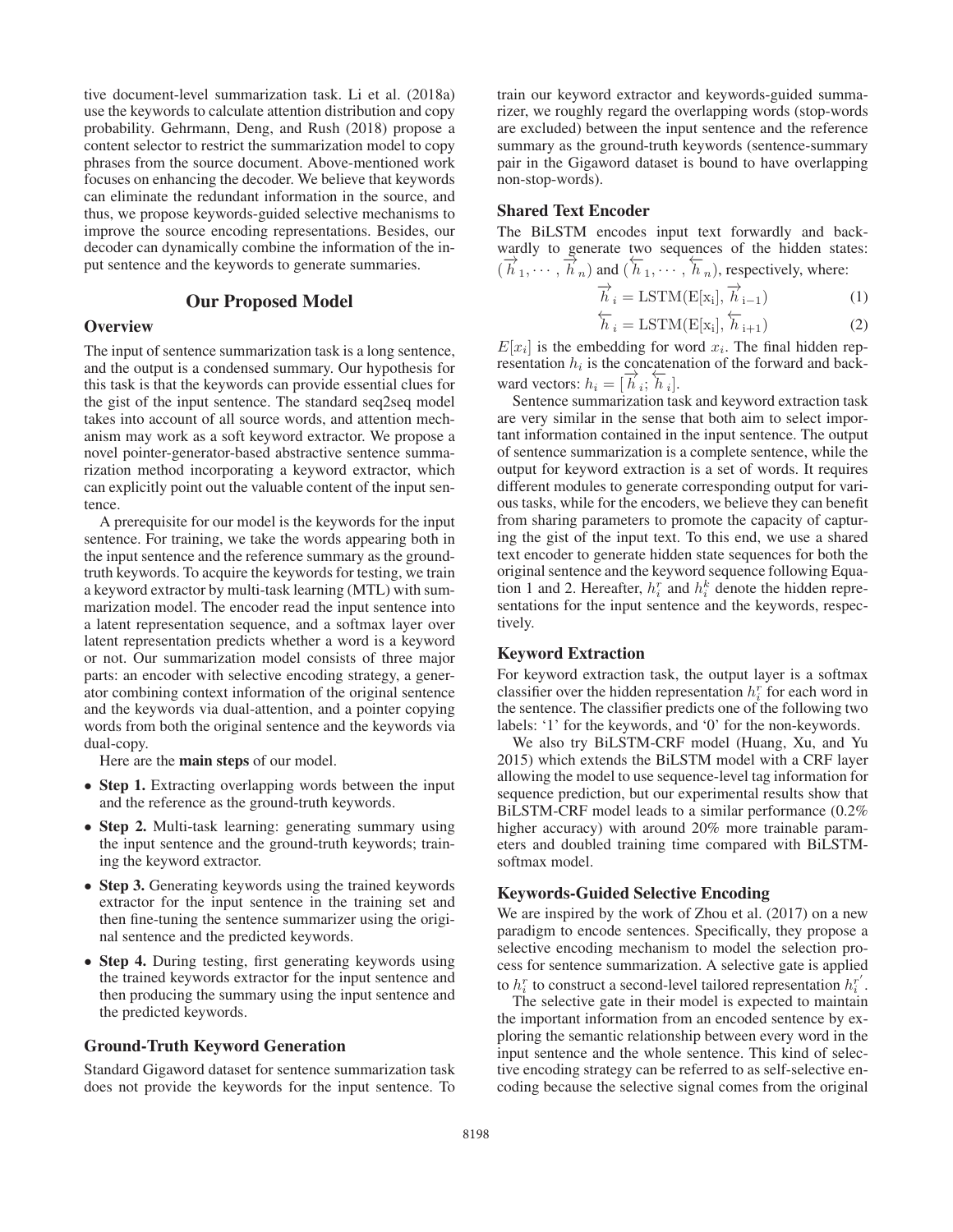sentence itself. Compared with the original sentence, keywords contain more condensed semantics, and thus, the selective signal could be more powerful. Unlike self-selective, we leverage information of the keywords to construct the selective gate. We propose two keywords-guided selective encoding strategies: keywords-selective which builds  $h_i^{r'}$  for<br>the sentence guided by the keywords and co-selective enthe sentence guided by the keywords and co-selective encoding which builds  $h_i^{r'}$  and  $h_i^{k'}$  for the input sentence and the keywords respectively. More details are as follows the keywords, respectively. More details are as follows.

Self-Selective Encoding A self-selective gate vector for each  $h_i^r$  is computed as follows:

$$
selfGate_i^s = \sigma(\mathbf{W}_r h_i^r + \mathbf{U}_r a^r)
$$
 (3)

where  $\sigma$  denotes the sigmoid function, and  $a^r = [\vec{h}_n^r; \hat{h}_1^r]$  $\left[ \begin{smallmatrix} h_1^r \ h_1^r \end{smallmatrix} \right]$ is the sentence representation. Then,  $h_i^{r'}$  is computed as follows: lows:

$$
h_i^{r'} = h_i^r \odot selfGate_i^s \tag{4}
$$

where  $\odot$  is element-wise multiplication.

Keywords-Selective Encoding Keywords-selective gate uses keywords to guide the encoding of the original sentence as follows:

$$
keyGate_i^r = \sigma(\mathbf{W}_k h_i^r + \mathbf{U}_k a^k)
$$
 (5)

where  $a^k = [\overrightarrow{h_n^k};$ ←−  $h_1^k$ ] is the keyword sequence representa-<br>computed as follows: tion. Then,  $h_i^{r'}$  is computed as follows:

$$
h_i^{r'} = h_i^r \odot keyGate_i^r \tag{6}
$$

Co-Selective Encoding Beyond selecting encoding for the sentence, we argue that each keyword contributes differently to the summarization task, and thus, we propose a co-selective encoding to select information for both the sentence and the keywords jointly.

$$
coGate_i^r = \sigma(\mathbf{W}_p h_i^r + \mathbf{U}_p a^k)
$$
 (7)

$$
coGate_i^k = \sigma(\mathbf{W}_q h_i^k + \mathbf{U}_q a^r)
$$
 (8)

Then,  $h_i^{r'}$  and  $h_i^{k'}$  are computed as follows:

$$
h_i^{r'} = h_i^r \odot \text{coGate}_i^r \tag{9}
$$

$$
h_i^{k'} = h_i^k \odot \text{coGate}_i^k \tag{10}
$$

### Dual-Attention Generator

Pointer-generator network is a seq2seq model with copy mechanism, which predicts words based on probability distributions from the generator and the pointer (Vinyals, Fortunato, and Jaitly 2015). The generator applies a dual-attention mechanism to generate the context vector based on attention over both the source sentence and the extracted keywords.

We use an LSTM with attention as the decoder to produce the output summary. At each timestep  $t$ , LSTM reads the previous decoder state  $s_{t-1}$ , predicted output  $y_{t-1}$ , and context vector  $c_{t-1}$  to compute the current decoder state  $s_t$ as follows:

$$
s_t = \text{LSTM}(s_{t-1}, y_{t-1}, c_t)
$$
\n<sup>(11)</sup>

The decoder's hidden state  $s_0$  is initialized as follows:

$$
s_0 = \tanh(\mathbf{W}_h[\overrightarrow{h_n^r}; \overleftarrow{h_1'}])
$$
 (12)

The input for our model includes the original sentence and the keywords, and thus we first construct the context vector for the sentence and the keywords with the attention mechanism. Then we obtain the final context vector  $c_t$ .

We compute the sentence context vector  $c_t^r$  as follows:

$$
c_t^r = \sum_{i=1}^N \alpha_{t,i}^r h_i^{r'} \tag{13}
$$

where each vector is weighted by the attention weight  $\alpha_{t,i}^r$ , as calculated in Equations 14 and 15 as follows: as calculated in Equations 14 and 15 as follows:

$$
e_{t,i}^r = v_a^T \tanh(\mathbf{U}_a s_{t-1} + \mathbf{W}_a h_i^{r'}) \tag{14}
$$

$$
\alpha_{t,i}^{r} = \frac{\exp(e_{t,i}^{r})}{\sum_{j=1}^{N} \exp(e_{t,j}^{r})}
$$
\n(15)

Similarly, the keyword attention  $\alpha_{t,i}^k$  and keyword context vector  $c_t^k$  can be calculated using  $h_i^{k'}$  and  $s_{t-1}$ . Next, we ap-<br>ply three approaches to five  $c^r$  and  $c^k$  into the final context ply three approaches to fuse  $c_t^r$  and  $c_t^k$  into the final context<br>vector  $c_t$  including concatenation fusion gated fusion and vector  $c_t$ , including concatenation fusion, gated fusion, and hierarchical fusion.

Concatenation Fusion This fusion method simply concatenates two context vectors:

$$
c_t = [c_t^r; c_t^k]
$$
\n<sup>(16)</sup>

Gated Fusion We first compute a fusion gate vector using two context vectors and then combine context vectors by the gate:

$$
g_t = \sigma(\mathbf{W}_g c_t^r + \mathbf{U}_g c_t^k)
$$
 (17)

$$
c_t = g_t \odot c_t^r + (1 - g_t) \odot c_t^k \tag{18}
$$

Hierarchical Fusion Gated fusion combines the two context vectors with the gate related to the interaction between them. Intuitively, the fusion process should reflect the relative informativeness of the sentence and the keywords toward the decoder state  $s_{t-1}$ . We adopt a hierarchical attention mechanism which aims to establish a target-oriented bond between the original sentence and the keywords as follows:

$$
\beta_t^r = \sigma(\mathbf{U}_{\beta} s_{t-1} + \mathbf{W}_{\beta} c_t^r) \tag{19}
$$

$$
\beta_t^k = \sigma(\mathbf{U}_{\beta} s_{t-1} + \mathbf{W}_{\beta} c_t^k)
$$
(20)

$$
c_t = \beta_t^r c_t^r + \beta_t^k c_t^k \tag{21}
$$

where  $\beta_t^r$  and  $\beta_t^k$  are two scalars.<br>Then we can calculate probably

Then, we can calculate probability distribution  $P_{gen}$  over all words in the target vocabulary is calculated as follows:

$$
P_{gen}(w) = \text{softmax}(\mathbf{W}_h s_t + \mathbf{V}_h c_t + b_h)
$$
 (22)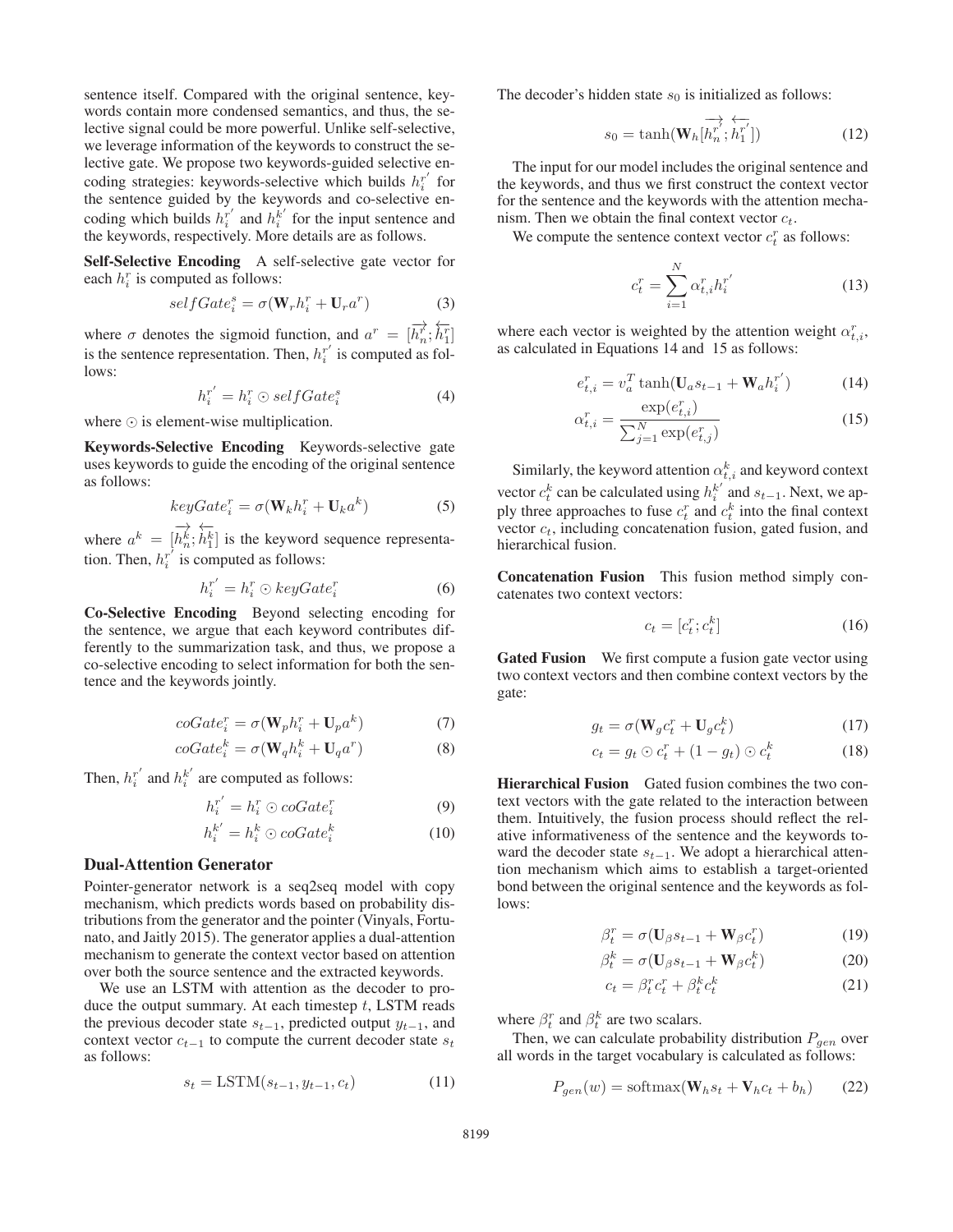# Dual-Copy Pointer

A general pointer copies a word  $w$  from the source via pointing:

$$
P_{copy}(w) = \sum_{i:x_i=w} \alpha_{t,i} \tag{23}
$$

We propose a dual-copy pointer that copies a word  $w$  from both the source sequence and keyword sequence as follows:

$$
P_{copys}(w) = \sum_{i:x_i=w} \alpha_{t,i}^r \tag{24}
$$

$$
P_{copyk}(w) = \sum_{i:k_i=w} \alpha_{t,i}^k \tag{25}
$$

(26)

The final distribution is a weighted sum of the generation distribution and dual-copy distribution:

$$
\lambda_t = \text{sigmoid}(w_a^T c_t + u_g^T s_t + v_g^T y_{t-1} + b_g) \tag{27}
$$

$$
P(w) = \lambda_t P_{gen}(w) + \frac{1}{2}(1 - \lambda_t)(P_{copys}(w) + P_{copyk}(w))
$$
\n(28)

The loss function  $\mathcal{L}_t$  for each timestep t is the negative log-likelihood of the ground-truth target word  $y_t$ :

$$
\mathcal{L}_t = -\log P(y_t) \tag{29}
$$

# Multi-Task Learning

In our MTL setup, summary generation task is much more complicated than keyword extraction, leading to different learning difficulties and convergence rates. Therefore, summary generation is regarded as the central task and keyword extraction as the auxiliary task. We optimize the two tasks alternatively during training until convergence. Let  $\gamma$  be the number of mini-batches of training for keyword extracting after 100 mini-batches of training for sentence summarization (Pasunuru, Guo, and Bansal 2017). We adopt  $\gamma = 10$  in our experiments.

### Fine-Tuning with Generated Keywords

Our model is trained with the ground-truth keywords, instead of using the results of our keyword detector, while the ground-truth keywords cannot be obtained during testing. Using ground-truth keywords causes it to converge faster, but the mismatching between the processes of training and testing may exhibit instability. To solve this problem, we propose to fine-tune our model with the predicted keywords generated by our keyword detector as the input after the training process converges using ground-truth keywords.

## Experiment

#### Dataset

We conduct experiments on the English Gigaword dataset, which has about 3.8 million training sentence-summary pairs. We use 8, 000 pairs as the validation set and 2, 000 pairs as the test set, provided by Zhou et al. (2017).

### Implementation Details

We set the size of word embedding and LSTM hidden state to 300 and 512, respectively. Adam optimizer is applied with the learning rate of 0.0005, momentum parameters  $\beta_1 = 0.9$ and  $\beta_1 = 0.999$ , and  $\epsilon = 10^{-8}$ . We use dropout (Srivastava et al. 2014) with probability of 0.2 and gradient clipping (Pascanu, Mikolov, and Bengio 2013) with range  $[-1, 1]$ . The mini-batch size is set to 64. At training time, we test ROUGE-2 (Lin 2004) F1 score on the validation set for every 2,000 batches, and we halve the learning rate if model performance drops. We use the halved learning rate for finetuning. At test time, we use beam search with a beam size of 10 to generate the summary. We report ROUGE F1 scores.

#### Comparative Methods

- ABS. Rush, Chopra, and Weston (2015) use an attentive CNN encoder and neural network language model decoder to summarize a sentence.
- SEASS. Zhou et al. (2017) present a selective encoding model to control the information flow from the encoder to the decoder.
- PG. See, Liu, and Manning (2017) introduce a hybrid pointer-generator model that can copy words from the source sentence via pointing.
- KIGN. Li et al. (2018a) adopt key information to guide the summarization generation. They use the key information representation as the extra input to calculate the attention distribution and the copy probability in the pointer mechanism.
- Bottom-up. Gehrmann, Deng, and Rush (2018) employ a content selection model to identify important phrases in the input document.
- Our models. We first take a seq2seq (S2S) model (Bahdanau, Cho, and Bengio 2015) as the baseline model with different input: the original sentence only (S2S-Sentence), the keywords only (S2S-Keywords), a new sentence merging the original sentence and keywords (S2S-Sentence&Keywords). We compare different selective-based models, including Self-Selective, Keywords-Selective, and Co-Selective. We also report the results for three approaches to fuse the context of the original sentence and keywords, including Concatenation fusion, Gated fusion, and Hierarchical fusion. Finally, we conduct experiment with PG and our proposed dual-copy pointer-generator (DualPG).

### Main Results

Table 1 shows that our proposed models perform better than the models without keyword guidance. Among our models with different selective mechanisms, the experimental results are improved steadily as more keyword guidance signals added into the models, from Self-selective to Co-Selective. The models with **Hierarchical** fusion exhibit advantages over those with other fusions. The model with Co-Selective encoding, Hierarchical fusion decoding, and DualCopy obtains the highest ROUGE score, which outperforms S2S-Sentence absolute 2.05% ROUGE-1 score,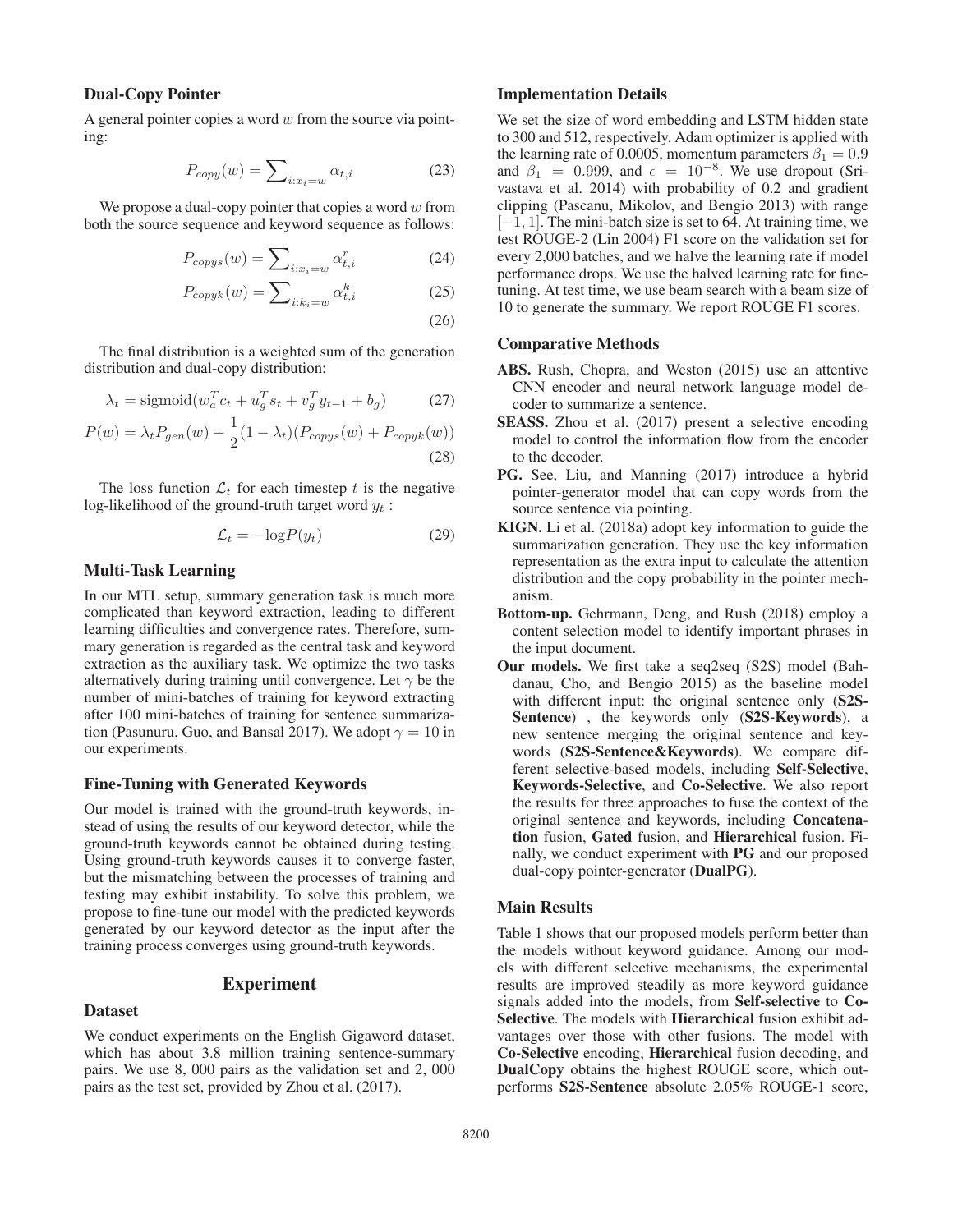Table 1: Main results (%). *Concat*, *Gated*, and *Hier* denote *Concatenation*, *Gated*, and *Hierarchical Fusion*, respectively. Our *Co-Selective+Hier+DualPG* model performs significantly better than other baselines by the 95% confidence interval in the ROUGE script.

| Method                    |               | $R-1$ | $R-2$ | $R-L$ |
|---------------------------|---------------|-------|-------|-------|
| ABS                       |               | 37.41 | 15.87 | 34.70 |
| <b>SEASS</b>              |               | 46.86 | 24.58 | 43.53 |
| PG                        |               | 46.97 | 24.63 | 43.66 |
| <b>KIGN</b>               |               | 46.18 | 23.93 | 43.44 |
| Bottom-up                 |               | 45.80 | 23.61 | 42.54 |
| S <sub>2</sub> S-Sentence |               | 45.09 | 23.58 | 42.37 |
| S2S-Keywords              |               | 44.85 | 20.54 | 41.61 |
| S2S-Sentence&Keywords     |               | 46.14 | 24.07 | 43.30 |
| Self-                     | Concat        | 46.23 | 24.13 | 43.26 |
| Selective                 | Gated         | 46.44 | 24.31 | 43.44 |
|                           | Hier          | 46.51 | 24.32 | 43.45 |
| Keywords-                 | Concat        | 46.32 | 24.11 | 43.38 |
| Selective                 | Gated         | 46.70 | 24.48 | 43.59 |
|                           | Hier          | 46.72 | 24.50 | 43.81 |
| $Co-$                     | Concat        | 46.53 | 24.15 | 43.24 |
| Selective                 | Gated         | 46.71 | 24.53 | 43.63 |
|                           | Hier          | 46.80 | 24.75 | 43.83 |
| $Co-$                     | $Concat+PG$   | 46.68 | 24.33 | 43.31 |
| Selective                 | Gated+PG      | 46.91 | 24.61 | 43.71 |
|                           | Hier+PG       | 46.93 | 24.83 | 43.92 |
| $Co-$                     | Concat+DualPG | 47.05 | 24.39 | 43.77 |
| Selective                 | Gated+DualPG  | 47.13 | 24.87 | 44.34 |
|                           | Hier+DualPG   | 47.14 | 25.06 | 44.39 |

1.48% ROUGE-2 score, and 2.02% ROUGE-L score. S2S-Keywords with only the keywords as the input degrades the performance, showing that missing information from the keywords is also necessary.

SEASS brings in an excellent promotion for sentence summarization task with the help of implicit emphases on the keywords, and our best model achieves a better performance with explicit use of the keywords. KIGN and Bottom-up are keywords-based document summarization models that mainly focus on improving the decoder, and we apply them to sentence summarization task. Similar to S2S-Keywords, Bottom-up also blocks out the words detected as non-keywords with high probabilities, which also leads to unsatisfactory results. KIGN is proposed to use the keywords selected from the input document using unsupervised TextRank algorithm (Mihalcea and Tarau 2004) based on words co-occurrence relation, which may not be appropriate for sentence-level keyword extraction (Table 4 shows that keyword extraction performance for TextRank is quite poor compared with our model). Thus, we further implement KIGN with keywords extracted by our model, and the results are: 46.84% for ROUGE-1, 24.33% for ROUGE-2, and 43.98% for ROUGE-L, which are better than those of



Figure 3: Results of Co-Selective models with MTL and two-stage learning (TSL) for summarization task.



Figure 4: Results of Co-Selective models with (w/) and without (w/o) fine-tuning (FT) for summarization task.

the original KIGN model due to mitigating negative impact of keyword extraction errors, while this model still performs worse than ours. The comparison with existing keywordsbased models demonstrates the effectiveness of the keywords to enhance both the encoder and the decoder.

### Analysis and Discussion

To get better insights into our model, we conduct further analysis on (1) upper bound performance, (2) multi-task learning, (3) fine-tuning, and (4) selective encoding mechanism.

#### Upper Bound Performance

We explore the upper bound performance for our keywordguided sentence summarization model. We do this by directly using the ground-truth keywords for both training and

Table 2: Upper bound performances with the ground-truth keywords for both training and testing.

| Method                                                                        |                                              | $R-1$                   | $R-2$                   | $R-I$ .                 |
|-------------------------------------------------------------------------------|----------------------------------------------|-------------------------|-------------------------|-------------------------|
| S <sub>2</sub> S-Sentence (baseline)<br>S2S-Keywords<br>S2S-Sentence&Keywords |                                              | 45.09<br>65.00<br>66.35 | 23.58<br>37.29<br>41.34 | 42.37<br>58.96<br>61.63 |
| <b>KIGN</b><br>Bottom-up                                                      |                                              | 66.00<br>65.11          | 41.19<br>38.12          | 60.66<br>59.39          |
| $Co-$<br>Selective                                                            | Concat+DualPG<br>Gated+DualPG<br>Hier+DualPG | 66.13<br>67.35<br>67.61 | 41.55<br>42.82<br>42.94 | 60.47<br>61.85<br>62.07 |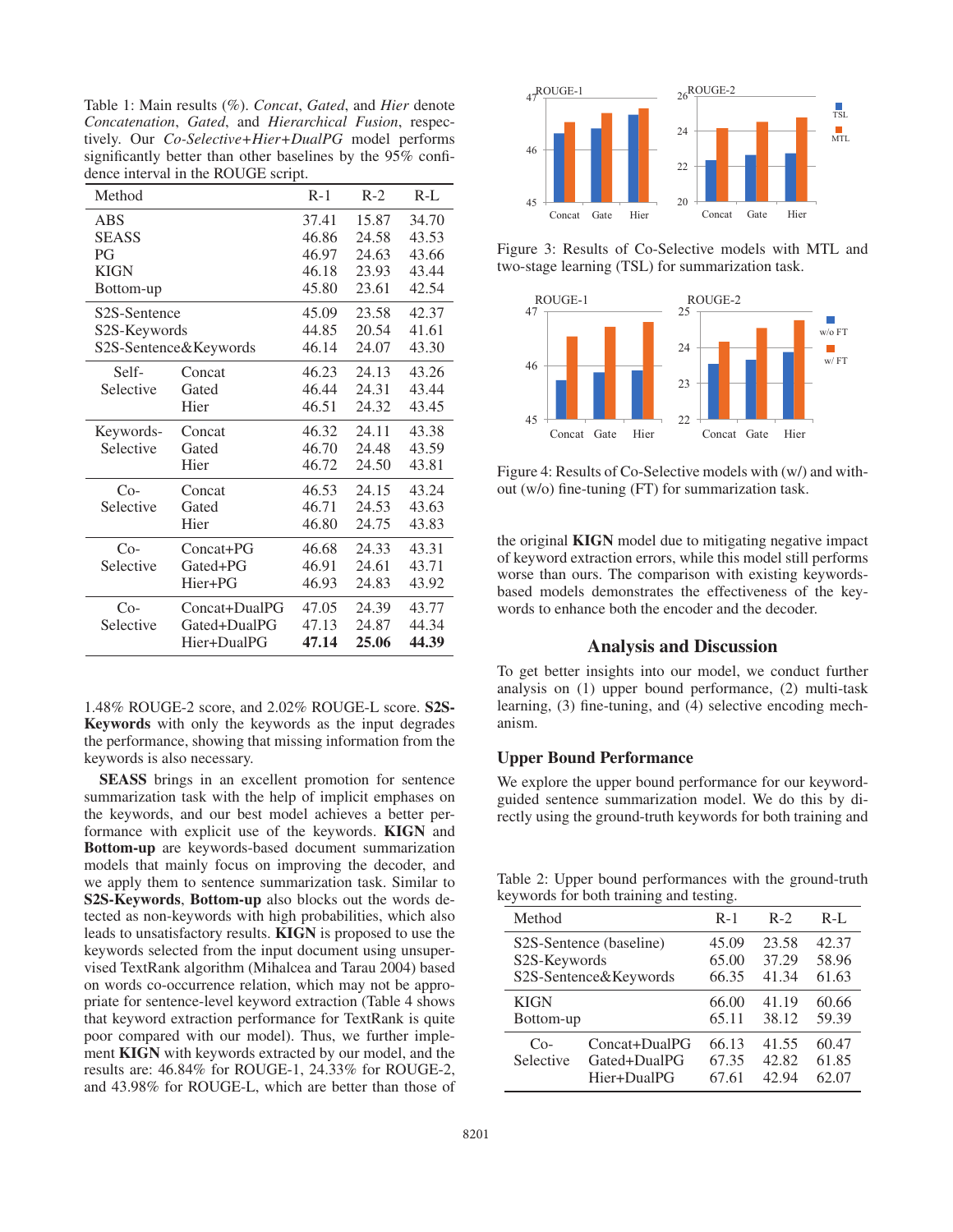| THE 2. THE HIGH TOT OUT HIGHET WILL CO SCIECHTE AND SCIT SCIECHTE CHOODING. |                                                                           |  |  |  |
|-----------------------------------------------------------------------------|---------------------------------------------------------------------------|--|--|--|
| Self-selective gate for input sentence                                      | people gathered saturday in a central<br>about $\#$ , $\#$ $\#$<br>prague |  |  |  |
|                                                                             | park to support the legalization of marijuana                             |  |  |  |
| Summary generated by self-selective model                                   | about #,### people gathered in central prague                             |  |  |  |
| Co-selective gate for input sentence                                        | about #,### people gathered saturday in a central<br>prague               |  |  |  |
|                                                                             | park to support the legalization of marijuana                             |  |  |  |
| Co-selective gate for keywords                                              | prague support legalization marijuana<br>people                           |  |  |  |
| Summary generated by co-selective model                                     | people gather to support legalization of marijuana                        |  |  |  |
| <b>Reference summary</b>                                                    | thousand gather to support legalization of marijuana                      |  |  |  |

Table 3: Heat maps for our model with co-selective and self-selective encoding.

Table 4: Comparison of MTL and two-stage learning for keyword extraction. Accuracy is for all the words, and F1 score is for the keywords.

| Method                            |                | Accuracy       | F1             |
|-----------------------------------|----------------|----------------|----------------|
| TextRank                          |                | 73.25          | 31.45          |
| Two-Stage Learning                |                | 84.37          | 59.35          |
| MTL with Co-selective<br>Encoding | Concat<br>Gate | 85.34<br>85.75 | 60.11<br>60.24 |
|                                   | Hier           | 85.81          | 60 27          |

Table 5: Manual evaluation.

| Method                    | Readability | Informativeness |
|---------------------------|-------------|-----------------|
| S <sub>2</sub> S-Sentence | 3.02        | 3.16            |
| Co-Select+Hier            | 3.36        | 3.47            |
| Co-Select+Hier+DualPG     | 3.61        | 3.79            |
| Reference                 | 4 17        | 4 54            |

testing. In this way, the keyword extraction error is eliminated. The results are shown in Table 2. With this oracle setting, ROUGE score improvements are more than 20% over seq2seq model. Although the improvement is impressive, it is based on the premise that we know which words should be included in the summary in advance. Actually, choosing a golden set of keywords may be difficult even for humans. We believe this experiment holds out a promising prospect for further development of sentence summarization task.

#### MTL v.s. Two-Stage Learning

MTL involves sharing parameters between related tasks, whereby each task can benefit from extra information on other tasks in the training process. We compare the performance for MTL and two-stage learning (TSL, learning two tasks independently). Figure 3 shows the results for sentence summarization, and Table 4 shows the results for keyword extraction. Our models with MTL achieve better performances than those with TSL, proving that summarization and keyword extraction can benefit from each other. In addition, we also train our summarizer by TSL directly with the predicted keywords as input (without pre-training with the ground-truth keywords), and it drops about 1% ROUGE-2 score.

### Effectiveness of Fine-tuning

In this section, we evaluate the Co-Selective summarization models with and without fine-tuning. The results in Figure 4 show that fine-tuning steadily enhances the performance, improving absolute ROUGE-2 score about 1% for Hierarchical fusion.

### Manual Evaluation

We employ six graduate students to evaluate readability and informativeness of summaries generated by different methods with a score from 1 (worst) to 5 (best). Each participant is provided 100 sentences randomly sampled from the test set. As shown in Table 5, our method with keyword guidance achieves higher scores than other methods except for the reference.

#### Selective Encoding Visualization

Following Zhou et al. (2017), we visualize the selective gate values with salience heat maps shown in Table 3. For our model with co-selective gate, the important words are selected correctly by the aid of keywords, while the output of the model with self-selective gate is mismatched with the reference summary because of inaccurate selective values.

### Conclusion

This paper addresses the sentence summarization task, namely, how to transform a sentence into a short-length summary. Our proposed model can take advantage of keywords achieving better performance than the competitive methods. We adopt a multi-task learning framework to extract keywords and generate summaries jointly. We design keywordsguided selective encoding strategies to select important information during encoding. We adopt a dual-attention structure to dynamically integrate context information of the input sentence and the keywords. We propose a dual-copy mechanism to copy the words from the input sentence and the keywords. Experimental results on standard dataset verify the effectiveness of keywords for sentence summarization task. Oracle testing with ground-truth keywords leads to absolute 20% ROUGE-2 score improvement over baseline,